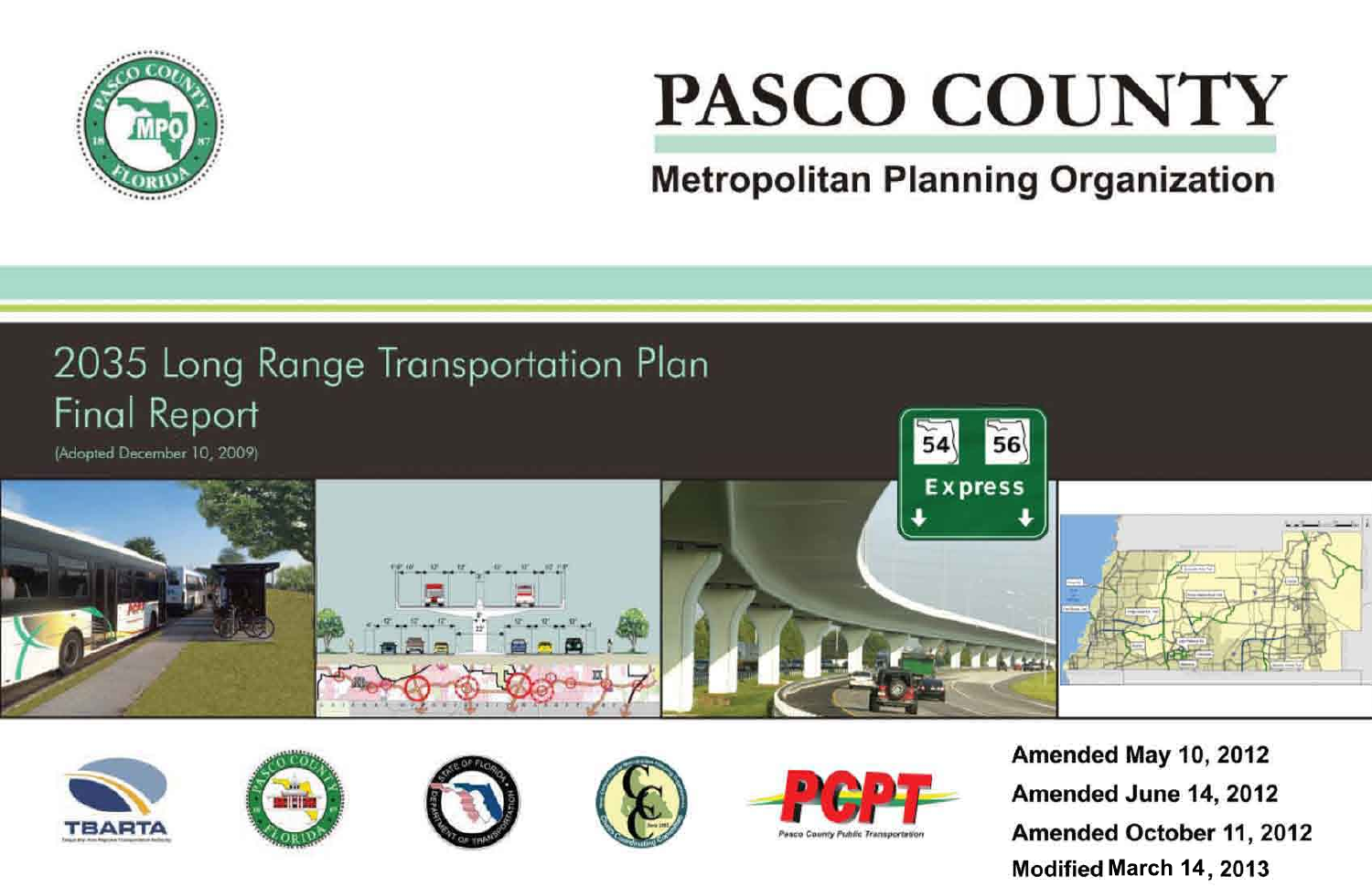# **Table 7-4: 2015-2035 Cost Affordable Capital Improvements Pasco County 2035 LRTP Cost Affordable Plan (Roadways)**

|                                                     |                                                     |                                                 |                  |                                                 |                       |                            |                                        | Includes Cost Affordable Projects funded by Hernando County |                                            |                                          |                        |                          |                                 |                           |                              |                             |                                                                  |
|-----------------------------------------------------|-----------------------------------------------------|-------------------------------------------------|------------------|-------------------------------------------------|-----------------------|----------------------------|----------------------------------------|-------------------------------------------------------------|--------------------------------------------|------------------------------------------|------------------------|--------------------------|---------------------------------|---------------------------|------------------------------|-----------------------------|------------------------------------------------------------------|
|                                                     |                                                     |                                                 | Existing $\pm$   | Lanes<br><b>Improved</b>                        | <b>Funding</b>        | <b>PD&amp;E/PE</b>         |                                        | <b>Right of Way</b>                                         |                                            | <b>Present Day Costs</b><br>Construction |                        | Total                    | <b>Year of Expenditure Cost</b> |                           |                              | <b>Additional Notes</b>     |                                                                  |
| <b>Facility</b>                                     | From                                                | To:                                             | <b>Committed</b> | Lanes                                           | <b>Source</b>         | Cost                       | <b>Time Period</b>                     | Cost                                                        | Time Period                                | Cost                                     | <b>Time Period</b>     |                          | PD&E/PE                         | <b>Right of Way</b>       | <b>Construction</b>          | <b>Total</b>                |                                                                  |
| Cost Affordable Plan Projects (2015 to 2035)        |                                                     |                                                 |                  |                                                 |                       |                            |                                        |                                                             |                                            |                                          |                        |                          |                                 |                           |                              |                             |                                                                  |
|                                                     | At Overpass Road                                    |                                                 |                  | New Interchange                                 | County                | $$5,180,823$ 2016-2020 \\$ |                                        |                                                             | 9,777,110 2016-2020                        | 42,215,391                               | 2016-2020              | 57,173,324               | \$7,097,728                     | \$13,394,641              | \$57,835,085                 | \$78,327,45                 | venue (Impact Fees, Prop Share)                                  |
|                                                     | At Overpass Road                                    |                                                 |                  | New Interchange                                 | County                |                            |                                        |                                                             |                                            | 9.592.847                                | 2016-2020              | 9.592.847                | .SO                             |                           | \$13,142,201                 | \$13,142.20                 | urtax                                                            |
|                                                     | At Overpass Road                                    |                                                 |                  | New Interchange (IJ                             | County                |                            | 350.000 2016-2020                      |                                                             |                                            |                                          |                        | 350,000                  | \$479,500                       |                           |                              | \$479.50                    |                                                                  |
| $I-75$<br>$I - 75$                                  | At SR 56<br><b>At SR 56</b>                         |                                                 |                  | Interchange Rec<br>Interchange Rec.             | SIS<br>SIS            | 803.000                    | 2016-2020<br>5,564,000 2021-2025       |                                                             | 19,260,000 2021-2025                       |                                          |                        | 803,000<br>24,824,000    | \$1,190,235<br>\$9,403,160      | \$32,549,400              |                              | \$1,190.2<br>\$41.952.5     |                                                                  |
| $1 - 75$                                            | At SR 56                                            |                                                 |                  | Interchange Red                                 | County                |                            |                                        |                                                             |                                            | 14.825.137                               | 2021-2025              | 14.825.13                | -90                             |                           | \$23.868.47                  | \$23,868.4                  | enue (Impact Fees, Prop Share)                                   |
| l-75<br>l-75                                        | At SR 56                                            |                                                 |                  | nterchange Rec                                  | County                |                            |                                        |                                                             |                                            | 35,174,863                               | 2021-2025              | 35,174,86                | \$0                             |                           | \$56,631,52                  | \$56,631,5                  | ırtax                                                            |
| U.S. 19                                             | At SR 52<br>At Ridge Road                           |                                                 |                  | Interchange Modificat                           | SIS<br>SIS            | ee segment                 | 6,100,000 2021-2025                    | See segment                                                 | 78,116,000 2026-203                        | See segment<br>90,674,000                | 2026-2030              | 174,890,000              | .ፍሰ<br>\$10,309,000             | \$155,450,84              | \$180,441,2                  | \$346,201,1                 |                                                                  |
|                                                     | At US 41                                            |                                                 |                  | New Grade Seperation Inte                       | SIS                   | 2.500.000                  | 2021-2025                              |                                                             |                                            |                                          |                        | 2.500.000                | \$4,225,000                     |                           |                              | \$4,225,0                   |                                                                  |
| SR 54<br>SR 54<br>SR 54<br>US 41                    | At US 41                                            |                                                 |                  | New Grade Seperation In                         | SIS                   |                            | 7,614,955 2026-2030                    |                                                             | 64,095,000 2026-2030                       |                                          |                        | 71.709.955               | \$14,925,000                    | \$127,549,05              |                              | \$142,474.0                 |                                                                  |
|                                                     | At US 41<br>At Tower Ro                             |                                                 |                  | <b>Jew Grade Seperation Int</b><br>New Overpass | County<br>County      |                            | 4.600,000 2031-2035                    |                                                             | 23,200,000 2031-203                        | 50.050.000<br>23,200,000                 | 2031-2035<br>2031-2035 | 50.050.00<br>51.000.00   | \$10,212,000                    | \$51,504,00               | \$111.111.000<br>\$51,504.00 | \$111.111.00<br>\$113,220,0 | enue (Impact Fees, Prop Share)<br>enue (Impact Fees, Prop Share) |
| <b>ARTIFACT DF</b>                                  | S.R.54                                              | <b>EILAND BLVD</b>                              | 00               | 2U                                              | Develope              | 378,566                    | 2031-2035                              | 1,110,737                                                   | 2031-2035                                  | 5,200,080                                | 2031-2035              | 6,689,38                 | \$840,417                       | \$2,465,83                | \$11,544,17                  | \$14,850,4                  |                                                                  |
| <b>ASBEL</b>                                        | <b>ROACHES RUN</b>                                  | SR 52                                           | 00               | 2U                                              | Developer             | 1.545.500                  | 2026-2030                              | 4.534.602                                                   | 2026-2030                                  | 21.229.409                               | 2026-2030              | 27.309.51                | \$2,920,995                     | \$8,570.39                | \$40,123,583                 | \$51.614.9                  |                                                                  |
| <b>ASBEL EXT</b><br><b>ASHLEY GLEN BLVD</b>         | <b>U.S.41</b><br><b>MENTMORE</b>                    | SYMPHONY PKWY<br>TOWER RD (S)                   | 00<br>$00\,$     | 2U<br>4D                                        | County<br>Develope    | 103,826<br>437.097         | 2015<br>2021-2025                      |                                                             | 304,631 2021-202<br>1,282,472 2021-2025    | 1,426,177<br>1.951.097                   | 2031-2035<br>2021-2025 | 1,834,63<br>3.670.666    | \$126,668<br>\$703,726          | \$490,45<br>\$2,064,78    | \$3,166,11<br>\$3,141,267    | \$3,783,2<br>\$5,909.7      |                                                                  |
| <b>ASHLEY GLEN BLVD</b>                             | <b>MENTMOR</b>                                      | TOWER RD (S                                     | 00               | 4D                                              | County                |                            |                                        |                                                             |                                            | 4,052,985                                | 2021-2025              | 4,052,98                 |                                 |                           | \$6,525,30                   | \$6,525,3                   |                                                                  |
| <b>ASHLEY GLEN BLVD</b>                             | S.R. 54                                             | <b>MENTMORE</b>                                 | 00               | 4D                                              | Developer             |                            | 570.810 2021-2025                      |                                                             | 1,674,794 2021-2025                        | 2.547.960                                | 2021-2025              | 4,793,564                | \$919,004                       | \$2,696,41                | \$4,102,21                   | \$7,717.6                   |                                                                  |
| <b>ASHLEY GLEN BLVD</b><br><b>BEXLEY RANCH BLVI</b> | S.R. 54<br><b>LAKE PATIENC</b>                      | <b>MENTMORE</b><br><b>SUNLAKE DR</b>            | 00<br>00         | 4D<br>2U                                        | County<br>Develope    |                            | 792,764 2021-2025                      |                                                             | 2,326,023 2021-2025                        | 5,292,837<br>10,889,623                  | 2021-2025<br>2021-2025 | 5,292,83<br>14,008,41    | \$1,276,350                     | \$3,744,89                | \$8,521,468<br>\$17,532,29   | \$8,521.4<br>\$22,553,5     |                                                                  |
|                                                     | <b>SUNLAKE DR</b>                                   | <b>DREXEL</b>                                   | $00\,$           | 2U                                              | Develope              | 1,157,772                  | 2021-2025                              | 3,396,976                                                   | 2021-202                                   | 15.903.445                               | 2021-2025              | 20,458,19                | \$1,864,013                     | \$5,469,13                | \$25,604,546                 | \$32,937,6                  |                                                                  |
| BEXLEY RANCH BLVD<br>C.R. 1 (LITTLE RD)             | <b>DUSTY LANE</b>                                   | C.R. 587 (MASS)                                 | 4D               | 6D                                              | County                | 193,035                    | 2015                                   | 566,377                                                     | 2015                                       | 2,651,577                                | 2016-2020              | 3,410,98                 | \$235,503                       | \$690,98                  | \$3,632,66                   | \$4,559,1                   |                                                                  |
| C.R. 1 (LITTLE RD)<br>.R. 1 (LITTLE RD)             | <b>OLD C.R. 54</b><br>OLD C.R. 54                   | <b>DUSTY LANE</b><br><b>DUSTY LANE</b>          | 4D<br>4D         | 6D<br>6D                                        | County<br>TRIP        | 722,569                    | 2015                                   | 1.306.797                                                   | 2015                                       | 2.326.008<br>11.744.091                  | 2016-2020              | 4.355.37<br>11.744.09    | \$881.534                       | \$1,594.29                | \$3.186.63<br>\$16.089.40    | \$5.662.4<br>\$16.089.4     |                                                                  |
| .R. 1 (LITTLE RD)                                   | TRINITY BLVD                                        | S.R. 54                                         | 4D               | 6D                                              | County                | 331,847                    | 2015                                   | 4.181.758                                                   | 2015                                       | 7,499,755                                | 2016-2020<br>2016-2020 | 12,013,360               | \$404,853                       | \$5,101,74                | \$10,274,664                 | \$15,781,2                  |                                                                  |
| R. 52A (CLINTON AVE)                                | PASADENA RD                                         | C.R. 41 (FT KING HWY)                           | 2U               | 4D                                              | County                | 477,018                    | 2031-2035                              | 1,399,603                                                   | 2031-2035                                  | 6,552,449                                | 2031-2035              | 8,429,07                 | \$1,058,980                     | \$3,107,11                | \$14,546,437                 | \$18,712,5                  |                                                                  |
| R. 52A (CLINTON AVE).<br>C.R. 52A (CLINTON AVE)     | C.R. 577 (CURLEY RD)<br>C.R. 577 (CURLEY RD)        | PASADENA RD<br><b>PASADENA RD</b>               | 2U               | 4D<br>4D                                        | County<br><b>TRIP</b> | 2,339,695                  | Underway                               | 13,970,143                                                  | 2031-2035                                  | 37, 162, 792<br>7.247.480                | 2031-2035              | 53.472.630               | - \$0<br>\$ር                    | \$31,013,71               | \$82,501.399<br>\$16,089.40  | \$113.515.1<br>\$16,089.4   |                                                                  |
| R. 530 EXT.                                         | U.S. 301 (GALL BLVD)                                | WIRE RD                                         | 2U<br>$00\,$     | 2U                                              | Developer             |                            | 246,730 2031-2035                      |                                                             | 723.919 2031-203                           | 3,389,131                                | 2031-2035<br>2031-2035 | 7.247.48<br>4,359,78     | \$547,741                       | \$1,607,10                | \$7,523,87                   | \$9,678.7                   |                                                                  |
| C.R. 530 EXT                                        | C.R. 41 (FT KING HWY                                | <b>GREENSLOPI</b>                               | $00\,$           | 4D                                              | Develope              | 441.748                    | Underway                               | 2.134.049                                                   | Underway                                   | 4,249,541                                | 2016-2020              | 6.825.338                | -90                             |                           | \$5,821.87                   | \$5,821,8                   |                                                                  |
| R. 530 EXT.                                         | C.R. 41 (FT KING HWY)                               | <b>GREENSLOPE</b>                               | 00               | 4D                                              | County                |                            |                                        |                                                             |                                            | 4,896,430                                | 2016-2020              | 4.896.430                | \$0                             |                           | \$6,708,11                   | \$6,708,1                   |                                                                  |
| C.R.54(E)<br>.R. 54 (E)                             | U.S. 301 (GALL BLVD)<br>U.S. 301 (GALL BLVD)        | <b>WIRE RD</b><br>WIRE RD                       | 2U<br>2U         | 4D<br>4D                                        | County<br>Local       | 118,821                    | 118,821 2021-2025<br>Unfunded          | 349,037                                                     | 349,037 2021-2025<br>Unfunded              | 1.633.790<br>1,633,790                   | 2026-2030<br>Unfunded  | 2.101.648<br>2,101,648   | \$191,302                       | \$561,950                 | \$3,087,863                  | \$3.841.1                   |                                                                  |
| C.R.54(E)                                           | <b>WIRE RD</b>                                      | 23RD ST                                         | 2U               | 2D                                              | County                | 89.991                     | 2021-2025                              |                                                             | 264.350 2021-2025                          | 1.237.383                                | 2026-2030              | 1.591.724                | \$144,886                       | \$425,603                 | \$2,338,654                  | \$2,909,14                  |                                                                  |
| $\overline{C}$ .R. 54 (E)                           | WIRE RD                                             | 23RD ST                                         | 2U               | 2D                                              | Local                 | 89.991                     | Unfunded                               | 264.350                                                     | Unfunded                                   | 1.237.383                                | Unfunded               | 1.591.72                 |                                 |                           |                              |                             |                                                                  |
| C.R. 54 EXTENSION<br>R. 577 (CURLEY RD).            | HILLS CO. RD<br><b>OVERPASS RD</b>                  | S.R.56<br>LAM RD                                | $00\,$<br>2U     | 2U<br>4D                                        | Develope<br>County    | 669.539<br>506,416         | 2015<br>2016-2020                      | 2,754,931<br>1.485.858                                      | 2016-2020<br>2021-202                      | 9,206,158<br>6,956,265                   | 2016-2020<br>2021-2025 | 12.630.628<br>8,948,53   | \$816,837<br>\$693,790          | \$3,774,25<br>\$2,392,23  | \$12,612,437<br>\$11,199,58  | \$17,203.5<br>\$14,285,6    |                                                                  |
| R. 577 (CURLEY RD)                                  | <b>ELAM RD</b>                                      | <b>CLINTON AVE EXT</b>                          | 2U               | 4D                                              | County                | 1,943,781                  | 2016-2020                              | 7,526,894                                                   | 2021-2025                                  | 43,929,463                               | 2021-2025              | 53,400,13                | \$2,662,980                     | \$12,118,29               | \$70,726,435                 | \$85,507,7                  |                                                                  |
| C.R. 577 (CURLEY RD)<br>C.R. 578 (COUNTY LINE RD    | S.R. 54                                             | <b>OVERPASS RD</b>                              | $00\,$           | 4D                                              | County                | 1,502,875                  | Underway                               | 14.744.278                                                  | 7.049.749 2021-2025                        | 46.688.241                               | 2021-2025              | 55.240.86                |                                 | \$11.350.09               | \$75,168,068                 | \$86,518.1                  |                                                                  |
|                                                     | 1/4 MI E OFSHADY HILL<br>1/4 MI E OF EAST RD        | SUNCOAST PKW`<br>SHADY HILLS                    | 2U<br>2U         | 4D<br>4D                                        | County<br>County      | 157,500                    | Underway                               | 19.261.302                                                  | 2031-203<br>2026-2030                      | 23,556,946<br>21.795.009                 | 2031-2035<br>2026-2030 | 38,301,22<br>41.213.81   | -\$0<br>\$0                     | \$32,732,2<br>\$36,403.86 | \$52,296,42<br>\$41,192,567  | \$85,028,7<br>\$77,596,42   | esign by Hernando<br>esign by Hernando                           |
| C.R. 578 (COUNTY LINE RD)<br>C.R. 578               | <b>EAST</b>                                         |                                                 |                  | ntersection Impro                               | County                |                            | 2015                                   | 2,926,461                                                   | 2015                                       | 2,437,314                                | 2016-2020              | 5,363,77                 |                                 | \$3,570,2                 | \$3,339,12                   | \$6,909,40                  |                                                                  |
| C.R. 578<br>C.R. 578                                | <b>WATERFALL</b>                                    |                                                 |                  | ntersection Impro                               | County                |                            | 2016-2020                              | 9,276,000                                                   | 2016-2020                                  | 2.177.301                                | 2021-2025              | 11,453,30                | \$0                             | \$12,708,12               | \$3,505,455                  | \$16,213,5                  |                                                                  |
| C.R. 578                                            | <b>MARINER BLVD</b><br><b>LINDEN</b>                |                                                 |                  | ntersection Impro<br>ntersection Impro          | County<br>County      |                            | 2021-2025                              |                                                             | 5.723,149 2016-20<br>1,887,049 2026-2030   | 1,443,269                                | 2031-2035              | 5,723,149<br>3,330,31    | -\$0                            | \$7,840,714<br>\$3,566,52 | \$3,204,057                  | \$7,840,71<br>\$6,770,58    |                                                                  |
| C.R. 578                                            | <b>EAST</b>                                         |                                                 |                  | tersection Impro                                | TRIP                  |                            |                                        | 960,539                                                     | 2015                                       |                                          | 2016-2020              | 960,53                   | \$0                             | \$1,171,85                |                              | \$1,171,8                   |                                                                  |
| C.R. 578                                            | <b>WATERFALL</b><br><b>MARINER BLVD</b>             |                                                 |                  | ntersection Impro                               | TRIP<br>TRIP          |                            |                                        |                                                             | 4.276,851 2016-202                         | 3,639,308                                | 2021-2025              | 3,639,308                | -\$0<br>\$0                     | \$5.859.28                | \$5,859,286                  | \$5,859,2<br>\$5,859.2      |                                                                  |
| C.R. 578<br>C.R. 578                                | LINDEN                                              |                                                 |                  | tersection Impre<br>ntersection Imp             | TRIP                  |                            |                                        |                                                             | 3.100.151 2026-20                          | 2,639,318                                | 2016-2020<br>2031-203  | 4,276,85<br>5,739,46     |                                 | \$5,859,2                 | \$5,859,2                    | \$11.718.5                  |                                                                  |
| C.R. 579 (HANDCART                                  | C.R. 579A (PROSPECT RD)                             | NORTH OF CLINTON AVE                            | 00               | 2U                                              | Developer             |                            | 874.531 2016-2020                      | 273,869                                                     | 2016-202                                   | 12,012,802                               | 2016-2020              | 13.161.202               | \$1,198,107                     | \$375,20                  | \$16,457,53                  | \$18,030.8                  |                                                                  |
| $\overline{C}$<br>R. 587 (GUNN HWY).                | <b>INTERLAKEN RD</b>                                | S.R. 54                                         | 2U               | 4D                                              | County                | 210,010                    | 2016-2020                              | 616,184                                                     | 2016-202                                   | 2,884,757                                | 2016-2020              | 3,710,95                 | \$287,714                       | \$844,17                  | \$3,952,11                   | \$5,084,0                   |                                                                  |
| C.R. 587 (GUNN HWY)<br>C.R. 587 (GUNN HWY)          | IS.R.54<br>S.R.54                                   | FANNING SPRINGS DI<br><b>FANNING SPRINGS DR</b> | 00<br>00         | 4D.<br>4D                                       | Developer<br>County   | 932,261                    | 2015                                   | 2.735.314 I                                                 | 2015                                       | 4.161.390<br>8.644.391                   | 2015<br>2015           | 7.828.965<br>8.644.391   | \$1.137.358                     | \$3.337.08                | \$5.076.895<br>\$10,546,158  | \$9.551.33<br>\$10,546,1    |                                                                  |
| C.R. 587 (GUNN HWY)                                 | <b>HILLSBOROUGH CO</b>                              | INTERLAKEN RD                                   | 2U               | 4D                                              | County                |                            | 1,586,426 2021-2025                    |                                                             | 5,086,066 2021-2025                        | 15,345,165                               | 2021-2025              | 22,017,657               | \$2,554,146                     | \$8,188,566               | \$24,705,71                  | \$35,448,42                 |                                                                  |
| C.R. 587 (MOONLAKE)                                 | <b>RIDGE EXT</b><br>U.S. 41 (some of project built) | S.R. 52<br><b>EHREN CUTOFF</b>                  | 2U<br>$00\,$     | 4D<br>2U                                        | County<br>Developer   | 2,337,992<br>370,807       | Underway<br>2016-2020                  | 19.191.490<br>1,087,970                                     | Underway<br>2016-2020                      | 57,616,725<br>5,093,491                  | 2016-2020<br>2016-2020 | 79.146.207<br>6,552,267  | -90<br>\$508,005                | \$1,490,51                | \$78,934.91<br>\$6,978,083   | \$78,934.9<br>\$8,976,60    |                                                                  |
| CALIENTE BLVD<br>CHANCEY RD EXT                     | S.R.581                                             | <b>NEW ROAD B</b>                               | $00\,$           | 4D                                              | Developer             |                            | 667,099 2016-2020                      |                                                             | 1,957,313 2016-2020                        | 2.977.771                                | 2016-2020              | 5,602,183                | \$913,926                       | \$2,681,51                | \$4,079,547                  | \$7,674.99                  |                                                                  |
| <b>CHANCEY RD EXT</b>                               | S.R.581                                             | <b>NEW ROAD B</b>                               | $00\,$           | 4D                                              | County                |                            |                                        |                                                             |                                            | 6.185.680                                | 2016-2020              | 6.185.680                |                                 |                           | \$8,474.381                  | \$8,474.3                   |                                                                  |
| CHANCEY RD EXT<br>CHANCEY RD EXT                    | <b>MEADOW POINTE BLVD</b><br>MEADOW POINTE BLVD     | STANLEY<br><b>STANLEY</b>                       | $00\,$<br>2U     | 2U<br>4D                                        | Developer<br>County   |                            | 389,812 2016-2020<br>368,587 2031-2035 |                                                             | 1,603,949 2016-2020                        | 5,359,920<br>5,068,083                   | 2016-2020<br>2031-2035 | 7,353,68<br>5,436,67     | \$534,043<br>\$818,264          | \$2,197,410               | \$7,343,09<br>\$11,251,145   | \$10,074,5<br>\$12,069,40   |                                                                  |
| <b>CHANCEY RD EXT</b>                               | <b>STANLEY</b>                                      | <b>NEW RIVER RD</b>                             | 00               | 2U                                              | Developer             |                            | 979,749 2016-2020                      |                                                             | 3,498,591 2016-2020                        | 22,142,338                               | 2016-2020              | 26,620,678               | \$1,342,257                     | \$4,793,07                | \$30,335,00                  | \$36,470.3                  |                                                                  |
| CHANCEY RD EXT                                      | <b>STANLEY</b>                                      | C.R.579 - MORRIS BRIDGE RD                      | 2U               | 4D                                              | County                |                            | 1,186,413 2026-2030                    |                                                             | 3,485,093 2026-2030                        | 16,313,202                               | 2031-2035              | 20,984,708               | \$2,242,321                     | \$6,586,826               | \$36,215,308                 | \$45,044,4                  |                                                                  |
| <b>CHANCEY RD EXT</b><br><b>CHANCEY RD EXT</b>      | <b>NEW ROAD B</b><br><b>NEW ROAD B</b>              | MEADOW POINTE BLVD<br><b>MEADOW POINTE BLVD</b> | $00\,$<br>2U     | 2U<br>4D                                        | Developer<br>County   | 1,212,750                  | 2016-2020<br>1.146.716 2031-2035       |                                                             | 4,990,063 2016-2020                        | 16,675,305<br>15,767,370                 | 2016-2020<br>2031-2035 | 22,878,118<br>16,914,086 | \$1,661,467<br>\$2,545,71       | \$6,836,38                | \$22.845.168<br>\$35,003,562 | \$31,343.0<br>\$37,549,2    |                                                                  |
| <b>CLINTON AVE EXT</b>                              | S.R. 52                                             | C.R. 577 (CURLEY RD)                            | $00\,$           | 4D                                              | County                |                            | 1,287,053 2016-2020                    |                                                             | 3,776,298 2021-2025                        | 7.685.877                                | 2021-2025              | 12,749,228               | \$1,763,263                     | \$6,079,840               | \$12,374,262                 | \$20,217,36                 |                                                                  |
| <b>CLINTON AVE EXT</b>                              | S.R. 52                                             | C.R. 577 (CURLEY RD                             | 00               | 4D                                              | <b>TRIP</b>           |                            |                                        |                                                             |                                            | 9,993,419                                | 2021-2025              | 9,993,419                |                                 |                           | \$16,089,405                 | \$16,089,40                 |                                                                  |
| <b>COLLIER PKWY</b><br><b>COLLIER PKWY</b>          | LIVINGSTON<br><b>PINES PKWY</b>                     | WILLOW BEND PKWY<br>C.R. 583 (EHREN CUTOFF)     | 2U<br>$00\,$     | 4D<br>2U                                        | County<br>County      | 1,103,560                  | 442,766 2021-2025<br>Underway          |                                                             | 1,299,104 2021-2025<br>5,924,160 2021-2025 | 6.081.947<br>24,940,460                  | 2026-2030<br>2021-2025 | 7,823,817<br>31,968,18   | \$712,853                       | \$2,091,557<br>\$9,537,89 | \$11,494,880<br>\$40,154,141 | \$14,299,29<br>\$49,692,0   |                                                                  |
| <b>COLLIER PKWY EXT</b>                             | C.R. 583 (EHREN CUTOFF)                             | SR 52                                           | $00\,$           | 2U                                              | Developer             |                            | 1,903,376 2021-2025                    |                                                             | 5,584,632 2026-2030                        | 26,145,280                               | 2026-2030              | 33,633,288               | \$3,064,435                     | \$10,554,954              | \$49,414,57                  | \$63,033,9                  |                                                                  |
| <b>CONNERTON BLVD</b>                               | PLEASANT PLAINS PKWY                                | EHREN CUTOFF                                    | $00\,$           | 4D                                              | Developer             |                            | 1,014,699 2021-2025                    |                                                             | 2,977,195 2026-2030                        | 4,526,907                                | 2026-2030              | 8,518,80                 | \$1,633,665                     | \$5,626,89                | \$8,555.85                   | \$15,816,41                 |                                                                  |
| <b>CONNERTON BLVD</b><br><b>CR 578</b>              | PLEASANT PLAINS PKWY<br>AT MARINER BLVD             | <b>EHREN CUTOFF</b>                             | $00\,$           | 4D<br>Intersection Improv                       | County<br>County      |                            |                                        |                                                             |                                            | 9,411,272<br>8,000,000                   | 2026-2030<br>2016-2020 | 9,411,27<br>8.000.000    | \$0                             |                           | \$17,787,30<br>\$10,960,000  | \$17,787,3<br>\$10,960,00   | ROW by Hernando                                                  |
| <b>DECUBELLIS</b>                                   | <b>STARKEY</b>                                      | TOWNCENTER                                      | 2U               | 4D                                              | County                |                            | 446,490 Underway                       |                                                             | 673,891 Underway                           | 9,862,638                                | 2016-2020              | 10,983,01                | \$0                             |                           | \$13,511,814                 | \$13.511.8                  |                                                                  |
| <b>DECUBELLIS</b>                                   | C.R. 1 (LITTLE RD)                                  | <b>STARKEY</b>                                  | 2U               | 4D                                              | County                |                            |                                        |                                                             |                                            | 10,038,222                               | 2016-2020              | 10.038.22                | \$0                             |                           | \$13,752,364                 | \$13,752,3                  |                                                                  |
| <b>DREXEL</b><br>EILAND BLVD                        | <b>LAKE PATIENCE</b><br><b>HANDCART</b>             | TOWER RD<br>CLIFTON DOWN DR                     | $00\,$<br>2U     | 2U<br>4D                                        | Developer<br>County   | 177,466                    | 835,739 2031-2035<br>2016-2020         |                                                             | 2,452,116 2031-203<br>520,697 2016-2020    | 11,479,945<br>2,437,718                  | 2031-2035<br>2016-2020 | 14,767,800<br>3,135,88'  | \$1,855,341<br>\$243,128        | \$5,443,69<br>\$713,35    | \$25,485,47<br>\$3,339,67    | \$32,784,5<br>\$4,296,1     |                                                                  |
| EILAND BLVD                                         | <b>CLIFTON DOWN DR</b>                              | <b>DEAN DAIRY</b>                               | 2U               | 4D                                              | County                | 587,150                    | Underway                               |                                                             | 326,700 2016-2020                          | 11,472,254                               | 2016-2020              | 12,386,10                | -\$0                            | \$447,57                  | \$15,716,988                 | \$16,164,5                  |                                                                  |
| EILAND BLVD                                         | <b>DEAN DAIRY</b>                                   | U.S. 301 (GALL BLVD)                            | 2U               | 4D                                              | County                | 520,484                    | Underway                               |                                                             | 277,471 2016-2020                          |                                          |                        | 797.955                  | - SO I                          | \$380.136                 | .ፍር                          | \$380.1                     |                                                                  |
| <b>EILAND BLVD</b><br><b>ELAM RD</b>                | <b>DEAN DAIRY</b><br><b>OVERPASS RD</b>             | U.S. 301 (GALL BLVD)<br><b>CURLEY RD</b>        | 2U<br>00         | 4D<br>2U                                        | County<br>Developer   | 1,293,352                  | 2026-2030                              |                                                             | 158,129 2021-2025<br>3,794,782 2026-2030   | 13.902.938<br>17,765,835                 | 2021-2025<br>2026-2030 | 14.061.067<br>22,853,969 | \$ <sub>6</sub><br>\$2,444,435  | \$254.58<br>\$7,172,13    | \$22.383.73<br>\$33,577,42   | \$22,638.3<br>\$43,194,0    |                                                                  |
| <b>FANNING SPRINGS DR</b>                           | C.R. 587 (GUNN HWY)                                 | <b>STARKEY</b>                                  | $00\,$           | 2U                                              | Developer             |                            | 909,231 2016-2020                      |                                                             | 5,985,887 2016-2020                        | 20,003,053                               | 2016-2020              | 26.898.17                | \$1,245,646                     | \$8,200,666               | \$27,404,182                 | \$36,850,4                  |                                                                  |
| HILLS CO. RD                                        | LIVINGSTON                                          | CR 581                                          | 2U               | 4D                                              | County                |                            |                                        |                                                             |                                            | 29,611,981                               | 2026-2030              | 29,611,98                | .ፍር                             |                           | \$55,966,644                 | \$55,966,64                 |                                                                  |
| HILLS CO. RD                                        | <b>LIVINGSTON</b>                                   | CR 581                                          | 2U               | 4D                                              | County                |                            | 2.155.751 2021-2025                    |                                                             | 6,325,119 2021-2025                        |                                          |                        | 8.480.870<br>22,619,52   | \$3,470,760                     | \$10.183.442              | .ፍር<br>\$42,750,89           | \$13,654.2<br>\$42,750,8    |                                                                  |
| HILLS CO. RD                                        | <b>MEADOW POINTE BLVD</b>                           | Bridge Overpass<br>U.S301 (GALL BLVD)           | 00               | Overpass<br>2U                                  | County<br>Developer   |                            | 2,521,197 2026-2030                    |                                                             | 7,397,356 2026-2030                        | 22,619,520<br>34,631,820                 | 2026-2030<br>2026-2030 | 44,550,373               | \$4,765,062                     | \$13,981,00               | \$65,454,140                 | \$84,200,2                  |                                                                  |
| $1 - 75$                                            | S.R. 56                                             | C.R. 54                                         | 4F               | 6F                                              | SIS                   |                            |                                        |                                                             |                                            | 31,290,000                               | 2021-2025              | 31,290,000               | \$0                             |                           | \$44,900,000                 | \$44,900,000                |                                                                  |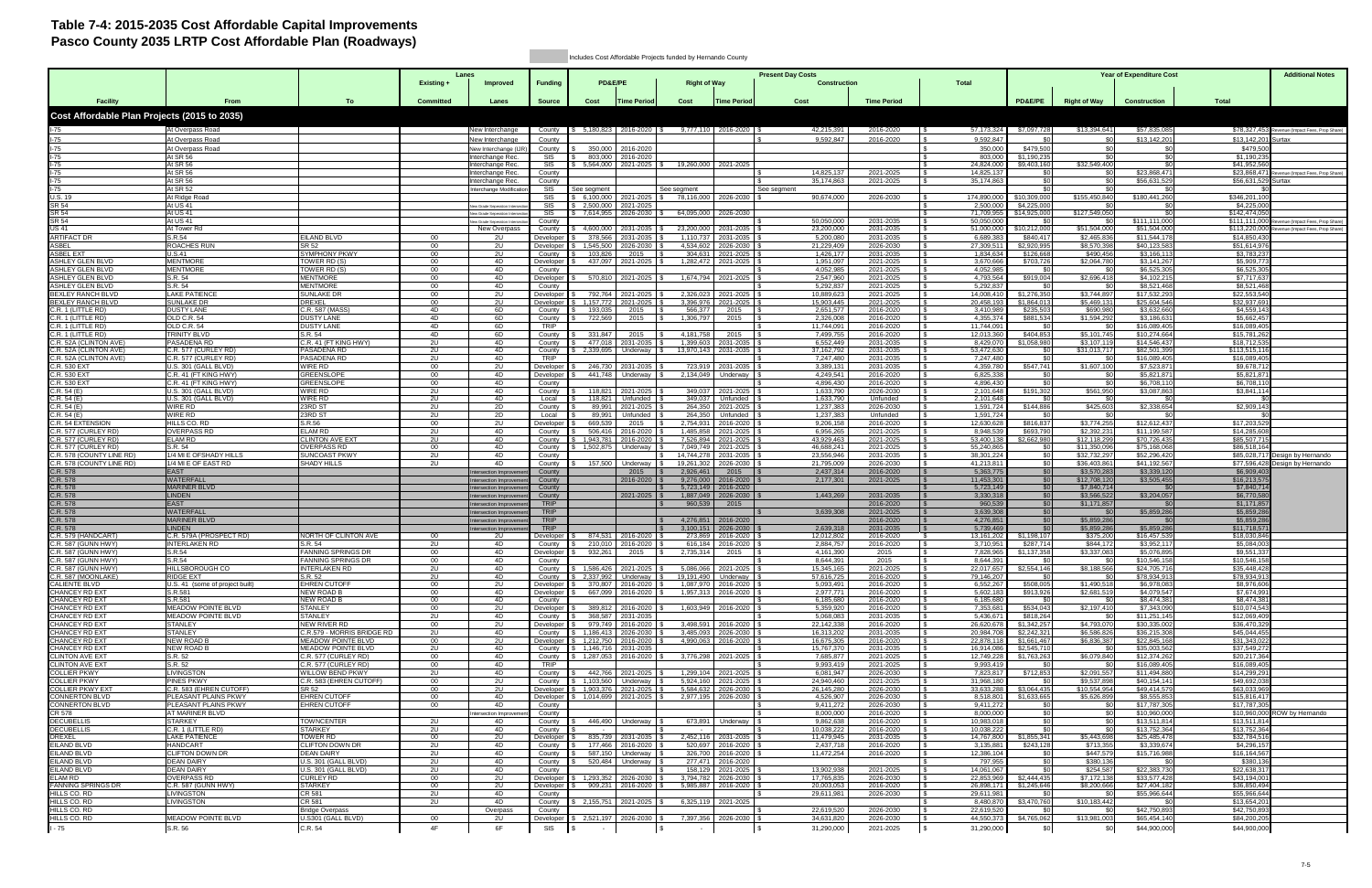### **Table 7-4: 2015-2035 Cost Affordable Capital Improvements Pasco County 2035 LRTP Cost Affordable Plan (Roadways)**

|                                                |                                                  |                                                            |                                        |          |                            |                                        |                                            | Includes Cost Affordable Projects funded by Hernando County     |                                 |                        |                                 |                                 |                                                            |                                 |                              |                                                                    |
|------------------------------------------------|--------------------------------------------------|------------------------------------------------------------|----------------------------------------|----------|----------------------------|----------------------------------------|--------------------------------------------|-----------------------------------------------------------------|---------------------------------|------------------------|---------------------------------|---------------------------------|------------------------------------------------------------|---------------------------------|------------------------------|--------------------------------------------------------------------|
|                                                |                                                  |                                                            | Lanes<br>Existing +<br><b>Improved</b> |          | <b>Funding</b>             | PD&E/PE                                |                                            | <b>Present Day Costs</b><br><b>Right of Way</b><br>Construction |                                 |                        | Total                           | <b>Year of Expenditure Cost</b> |                                                            |                                 |                              | <b>Additional Notes</b>                                            |
| Facility                                       | <b>From</b>                                      | To                                                         | Committed                              | Lanes    | <b>Source</b>              | Cost                                   | ⊺ime Period                                | ïme Period<br>Cost                                              | Cost                            | <b>Time Period</b>     |                                 | PD&E/PE                         | <b>Right of Way</b>                                        | <b>Construction</b>             | <b>Total</b>                 |                                                                    |
| Cost Affordable Plan Projects (2015 to 2035)   |                                                  |                                                            |                                        |          |                            |                                        |                                            |                                                                 |                                 |                        |                                 |                                 |                                                            |                                 |                              |                                                                    |
|                                                |                                                  |                                                            |                                        |          |                            |                                        |                                            |                                                                 |                                 |                        |                                 |                                 |                                                            |                                 |                              |                                                                    |
| l - 75                                         | <b>R. 54 N. of SR/CR 54</b>                      | S.R. 52 N. of SR 52                                        | 4F                                     | 6F       | <b>SIS</b>                 |                                        |                                            | $117.708.000$ \$ 0 2016-2020                                    | $$76,558,000$ \$0               | 2021-2025              | 194.266.000<br>\$0              |                                 | $\sin\left[\frac{\$474.496.496}{80}\right]$ 129.383.020 \$ |                                 | \$-303.879.516               |                                                                    |
| $1 - 75$<br>LACOOCHEE-TRILBY ACCESS            | S.R. 52                                          | <b>HERNANDO CO.</b>                                        | 4F<br>00                               | 6F<br>20 | <b>SIS</b><br>County       |                                        | 386,400 2031-2035                          | 1,133,722 2031-2035                                             | $425.533.000$ \$ 0<br>5,307,688 | 2016-2020<br>2031-2035 | 425.533.000<br>\$0<br>6,827,810 | \$857,808                       | \$2,516,863                                                | 186.096.755 \$0<br>\$11,783,067 | \$486,096,755<br>\$15,157,7  |                                                                    |
| LAKE PATIENCE                                  | OWER RD                                          | TOWN CENTER                                                | 00                                     | 4D       | County                     |                                        | 306,334 2016-2020                          | 2016-2020                                                       | 9,938,580                       | 2021-2025              | 10,244,91                       | \$419,678                       |                                                            | \$16,001,11                     | \$16,420,7                   |                                                                    |
| <b>LAKE PATIENCE</b>                           | TOWER RD                                         | <b>TOWN CENTER</b>                                         | 00                                     | 4D       | Developer                  | 764,426                                | 2016-2020                                  | 3.145.366<br>2016-2020                                          | 4,784,409                       | 2021-2025              | 8,694,20                        | \$1,047.264                     | \$4,309.15                                                 | \$7,702.89                      | \$13,059.3                   |                                                                    |
| LAKE PATIENCE<br>LAKE PATIENCE                 | <b>UNLAKE DR</b><br>OAKSTEAD BLVI                | OAKSTEAD BLVD<br>U.S.41                                    | 2U<br>2U                               | 4D<br>4D | County<br>County           | 293,799<br>1.055.536                   | 2015<br>2015                               | 862,025<br>2021-2025<br>3.097.011<br>2021-2025                  | 4,035,696<br>14.499.114         | 2021-2025<br>2021-2025 | 5,191,52<br>18.651.661          | \$358,435<br>\$1,287,754        | \$1,387,86<br>\$4.986.18                                   | \$6,497,47<br>\$23.343.57       | \$8,243,7<br>\$29.617.5      |                                                                    |
| EONARD RD                                      | SUNLAKE DR                                       | <b>HENLEY RD</b>                                           | 00                                     | 2U       | County                     | 638,262                                | 2021-2025                                  | 1,872,703<br>2031-2035                                          | 8.767.334                       | 2031-2035              | 11,278,29                       | \$1,027,602                     | \$4,157,40                                                 | \$19,463,48                     | \$24.648.48                  |                                                                    |
| LITTLE RD EXT<br><b>IVINGSTON</b>              | FIVAY<br>S.R. 54                                 | U.S. 19<br><b>COLLIER PKWY</b>                             | 4D<br>00                               | 6D<br>4D | County<br>County           | 742,181<br>592,918                     | 2016-2020<br>2021-2025                     | Underway<br>1.739.660<br>2031-2035                              | 16,773,343<br>8.144.477         | 2016-2020<br>2031-2035 | 17,515,52<br>10.477.05          | \$1,016,788<br>\$954.598        | \$3,862,04                                                 | \$22,979,480<br>\$18,080.73     | \$23,996,2<br>\$22,897,3     |                                                                    |
| <b>MANSFIELD</b>                               | S.R. 56                                          | <b>MANSFIELD EXT</b>                                       | $00\degree$                            | 2U       | Developer                  |                                        | 1,324,822 2021-2025                        | 5,445,766<br>2021-2025                                          | 8,283,544                       | 2021-2025              | 15,054,132                      | \$2,132,963                     | \$8,767,68                                                 | \$13,336,50                     | \$24,237,1                   |                                                                    |
| MANSFIELD<br><b>MANSFIELD</b>                  | S.R. 56<br><b>MANSFIELD EXT</b>                  | <b>MANSFIELD EXT</b><br>S.R. 54                            | 2U<br>00                               | 4D<br>4D | County<br><b>Developer</b> |                                        | 710,250 2021-2025                          | 2,083,919<br>2021-2025                                          | 17,207,279<br>3.170.385         | 2026-2030<br>2021-2025 | 17.207.27<br>5,964,55           | - \$0<br>\$1,143,503            | \$3,355,11                                                 | \$32,521,75<br>\$5,104,31       | \$32,521.7<br>\$9,602.9      |                                                                    |
| <b>MANSFIELD</b>                               | <b>MANSFIELD EXT</b>                             | S.R. 54                                                    | 00                                     | 4D       | County                     |                                        |                                            |                                                                 | 6,585,791                       | 2021-2025              | 6,585,79                        |                                 |                                                            | \$10,603,12                     | \$10,603,1                   |                                                                    |
| MCKENDREE REALIGNMENT<br>MCKENDREE REALIGNMENT | <b>OVERPASS RD</b><br><b>OVERPASS RD</b>         | ELAM RD<br>ELAM RD                                         | 00<br>$00\degree$                      | 4D<br>4D | Developer<br>County        |                                        | 268,224 2026-2030                          | 786,989<br>2026-2030                                            | 1,197,291<br>2.487.115          | 2026-2030<br>2026-2030 | 2,252,504<br>2,487,11           | \$506,943                       | \$1,487,40                                                 | \$2,262,88<br>\$4,700,647       | \$4,257,2<br>\$4,700.64      |                                                                    |
| MCKENDREE REALIGNMENT                          | <b>ELAM RD</b>                                   | <b>TYNDAL RD</b>                                           | 00                                     | 4D       | County                     |                                        | 945,845 2021-2025                          | 2.775.172<br>2026-2030                                          | 12.992.380                      | 2026-2030              | 16.713.397                      | \$1,522,810                     | \$5,245,07                                                 | \$24.555.598                    | \$31,323.48                  |                                                                    |
| MCKENDREE REALIGNMENT<br>MCKENDREE REALIGNMENT | <b>TYNDAL RD</b><br><b>YNDAL RD</b>              | S.R. 52<br>S.R. 52                                         | 00<br>00                               | 4D<br>4D | Developer<br>County        |                                        | 1,333,533 2021-2025                        | 3,912,673<br>2026-2030                                          | 5,952,571<br>12,365,185         | 2026-2030<br>2026-2030 | 11,198,77<br>12,365,18          | \$2,146,988                     | \$7,394,95                                                 | \$11,250,36<br>\$23,370,19      | \$20,792,3<br>\$23,370,1     |                                                                    |
| <b>MEADOW POINTE BLVD</b>                      | S.R. 56                                          | S.R. 54                                                    | 2U                                     | 4D       | County                     | 1.355.178                              | 2026-2030                                  | 3,976,181<br>2031-203                                           | 18.615.079                      | 2031-2035              | 23,946,43                       | \$2,561,286                     | \$8,827,12                                                 | \$41,325,47                     | \$52,713,8                   |                                                                    |
| MENTMORE                                       | ASHLEY GLEN BLVD                                 | MEADOWBROOK DR                                             | $00\,$                                 | 2U       | Developer                  | 250,912                                | 2021-2025                                  | 736.193<br>2021-2025                                            | 3.446.595                       | 2021-2025              | 4.433.70                        | \$403,968                       | \$1,185,27                                                 | \$5,549,01                      | \$7.138.2                    |                                                                    |
| <b>NEW RIVER BLVD</b><br>NEW RIVER RD          | S.R. 54<br>S.R. 56                               | <b>OVERPASS RD EXT</b><br><b>CHANCEY EXT</b>               | 00<br>00                               | 2U<br>2U | Developer<br>Developer     | 1.419.806<br>286,851                   | 2021-2025<br>2021-2025                     | 4.165.808<br>2021-2025<br>841,642<br>2021-2025                  | 19.502.846<br>3,940,272         | 2021-2025<br>2021-2025 | 25.088.46<br>5,068,76           | \$2,285,888<br>\$461,830        | \$6,706,95<br>\$1,355,04                                   | \$31.399.58<br>\$6,343,83       | \$40,392.4<br>\$8,160,7      |                                                                    |
| NEW RIVER RD EXTENSION                         | S.R. 54                                          | Z.WEST EXT                                                 | 00                                     | 2U       | Developer                  | 865,499                                | 2026-2030                                  | 2,539,433<br>2026-2030                                          | 11,888,730                      | 2026-2030              | 15,293,662                      | \$1,635,793                     | \$4,799,52                                                 | \$22,469,70                     | \$28,905,0                   |                                                                    |
| NEW ROAD A<br><b>NORTH COLLECTOR</b>           | MEADOW POINTE BLVD<br>ROADWAY A                  | C.R. 579 (MORRIS BRIDGE RD<br>SUNLAKE DR (S)               | 00<br>$00\,$                           | 2U<br>2U | Developer<br>Developer     | 1,260,075<br>360.640                   | 2026-2030<br>2026-2030                     | 3.697.144<br>2026-2030<br>1.058.141<br>2026-2030                | 17,308,727<br>4.953.842         | 2026-2030<br>2026-2030 | 22,265,94<br>6,372,623          | \$2,381,542<br>\$681,610        | \$6,987,60<br>\$1,999.88                                   | \$32,713,494<br>\$9,362,76      | \$42,082,6<br>\$12,044.2     |                                                                    |
| NORTHWOOD PALMS BLVD                           | HILLSBOROUGH CO                                  | S.R. 56                                                    | 00                                     | 2U       | Developer                  | 504.867                                | 2016-2020                                  | 1.481.312<br>2016-2020                                          | 6.934.984                       | 2016-2020              | 8.921.16                        | \$691.668                       | \$2,029,39                                                 | \$9,500.928                     | \$12,221,9                   |                                                                    |
| <b>OLD DIXIE</b><br>OVERPASS RD                | NEW YORK AVI<br>PASCO RD                         | <b>ARIPEKA RD</b><br><b>MCKENDREE RD</b>                   | 00<br>2U                               | 2U<br>4D | Developer<br>County        | 1,889,019<br>273,840                   | 2015<br>2016-2020                          | 5,542,508<br>2016-2020<br>803,466<br>2016-2020                  | 25,948,071<br>3,761,545         | 2016-2020<br>2016-2020 | 33,379,598<br>4,838,85          | \$2,304,603<br>\$375,161        | \$7,593,23<br>\$1,100,748                                  | \$35,548,85<br>\$5,153,31       | \$45,446,6<br>\$6,629,2      |                                                                    |
| <b>OVERPASS RD EXT</b>                         | MCKENDREE RD                                     | <b>BOYETTE RD</b>                                          | 2U                                     | 4D       | County                     | 121,457                                | 2016-2020                                  | 356,363<br>2016-2020                                            | 1,668,368                       | 2016-2020              | 2,146,18                        | \$166,396                       | \$488,21                                                   | \$2,285,66                      | \$2,940,2                    |                                                                    |
| OVERPASS RD EXT                                | C.R. 577 (CURLEY RD)                             | C.R. 579 (HANDCART)                                        | $00\,$                                 | 4D       | County                     | 1.831.893                              | 2016-2020                                  | 5.374.894<br>2021-2025<br>4.246.685                             | 25.163.360                      | 2021-2025              | 32.370.147                      | \$2,509,693                     | \$8,653.57<br>\$6,837.16                                   | \$40.513.01                     | \$51,676.2                   |                                                                    |
| OVERPASS RD EXT<br><b>OVERPASS RD EX</b>       | C.R. 579 (HANDCART<br>C.R. 579 (HANDCART)        | C.R. 41 (FT KING HWY<br>C.R. 41 (FT KING HWY)              | 00<br>00                               | 4D<br>4D | Developer<br>County        | 1.447.373                              | 2016-2020                                  | 2021-2025                                                       | 6.148.199<br>13,733,287         | 2021-2025<br>2021-2025 | 11.842.257<br>13,733,28         | \$1,982,901                     |                                                            | \$9,898,600<br>\$22,110,59      | \$18,718.66<br>\$22,110,5    |                                                                    |
| OVERPASS RD EXT                                | BOYETTE RD                                       | C.R. 577 (CURLEY RD)                                       | 00                                     | 4D       | Developer                  |                                        | 1,450,598 2016-2020                        | 4,256,150<br>2016-2020                                          | 6,475,123                       | 2016-2020              | 12,181,871                      | \$1,987,319                     | \$5,830,92                                                 | \$8,870,91                      | \$16,689.1                   |                                                                    |
| <b>OVERPASS RD EXT</b><br>PASCO RD             | <b>BOYETTE RD</b><br>S.R. 54                     | C.R. 577 (CURLEY RD)<br>QUAIL HOLLOW BLVD                  | 00<br>2U                               | 4D<br>4D | County<br>County           |                                        | 411,024 Underway                           | 2.140.854<br>2021-2025                                          | 13,450,673<br>12.672.375        | 2016-2020<br>2021-2025 | 13,450,67<br>15,224,253         | \$C<br>\$0                      | \$3,446,77                                                 | \$18,427,42<br>\$20.402.524     | \$18,427,4<br>\$23.849.2     |                                                                    |
| PASCO RD                                       | <b>QUAIL HOLLOW BLVD</b>                         | <b>OVER PASS RD</b>                                        | 2U                                     | 4D       | County                     | 980.243                                | Underway                                   | 4.980.268<br>2021-2025                                          | 25.779.877                      | 2021-2025              | 31.740.38                       | -90                             | \$8,018.23                                                 | \$41,505,602                    | \$49,523.8                   |                                                                    |
| PASCO RD<br>PEMBERTON RD                       | <b>OVER PASS RD</b><br>PERRINE RANCH EXT         | S.R. 52<br><b>MITCHELL RD</b>                              | 2U<br>00                               | 4D<br>2U | County<br>Developer        | 1,175,079<br>400,851                   | 2026-2030<br>2031-2035                     | 6,287,870<br>2026-2030<br>1.176.123<br>2031-2035                | 41,568,181<br>5,506,194         | 2031-2035<br>2031-2035 | 49,031,13<br>7.083.16           | \$2,220,899<br>\$889,889        | \$11,884,07<br>\$2,610,99                                  | \$92,281,36<br>\$12,223,75      | \$106,386,3<br>\$15,724,6    |                                                                    |
| PLEASANT PLAINS PKWY                           | ROADWAY A                                        | <b>U.S. 41</b>                                             | 00                                     | 2U       | Developer                  | 711,853                                | 2026-2030                                  | 2,088,623<br>2026-2030                                          | 9,778,196                       | 2026-2030              | 12,578,67                       | \$1,345,402                     | \$3,947,49                                                 | \$18,480,79                     | \$23,773,6                   |                                                                    |
| PLEASANT PLAINS PKWY<br>PLEASANT PLAINS PKWY   | CONNERTON BLVD<br>CONNERTON BLVD                 | <b>COLLIER PKWY EXT</b><br><b>COLLIER PKWY EXT</b>         | $00\,$<br>00                           | 4D<br>4D | Developer<br>County        |                                        | 1,119,912 2026-2030                        | 3,285,895<br>2026-2030                                          | 4.999.018<br>10.384.384         | 2026-2030<br>2026-2030 | 9.404.82<br>10.384.38           | \$2.116.634<br>.SO              | \$6,210,342                                                | \$9,448,144<br>\$19.626.486     | \$17,775.1<br>\$19,626.48    |                                                                    |
| RIDGE RD EXT                                   | SUNCOAST PKWY                                    | U.S. 41                                                    | 00                                     | 4D       | County                     |                                        | Underway                                   | 10,280,160<br>Underway                                          | 55,631,892                      | 2016-2020              | 65,912,05                       |                                 |                                                            | \$76,215,69                     | \$76,215,6                   |                                                                    |
| ROADWAY A<br>ROADWAY I                         | BEXLEY RANCH BLVD<br>TOWER RD                    | ROADWAY C<br><b>BEXLEY RANCH BLVD</b>                      | 00<br>00                               | 2U<br>2U | Developer<br>Developer     | 1,205,882<br>816,629                   | 2026-2030<br>2021-2025                     | 3.538.133<br>2026-2030<br>2,396,044<br>2021-2025                | 16.564.293<br>11,217,434        | 2026-2030<br>2021-2025 | 21.308.308<br>14,430,10         | \$2,279,117<br>\$1,314,77       | \$6,687,07<br>\$3,857,63                                   | \$31.306.51<br>\$18,060,06      | \$40,272,7<br>\$23,232,4     |                                                                    |
| S.R. 52                                        | SUNCOAST PKWY                                    | <b>U.S. 41</b>                                             | 2U                                     | 6D       | County                     |                                        | 9,442,387 2021-2025                        | 47,211,933<br>2021-2025                                         | 23.513.549                      | 2021-2025              | 80.167.869                      | \$15,202,243                    | \$76,011,21                                                | \$37,856,814                    | \$129,070.2                  |                                                                    |
| S.R. 52                                        | SUNCOAST PKWY                                    | <b>U.S. 41</b>                                             | 2U                                     | 6D       | TMA                        |                                        |                                            |                                                                 | 23.698.384                      | 2021-2025              | 23.698.38                       |                                 |                                                            | \$38.154.39                     | \$38,154.3                   |                                                                    |
| S.R. 52<br>S.R. 52                             | J.S. 41<br>J.S. 41                               | C.R. 581 (BELLAMY BROTHER:<br>C.R. 581 (BELLAMY BROTHER)   | 2U<br>2U                               | 4D<br>4D | County<br>OA               |                                        | 5,880,000 Committed                        | 86,132,644<br>2026-2030<br>28.747.356<br>2026-2030              | 144,190,000                     | 2026-2030              | 236,202,64<br>28,747,356        | -\$0                            | \$162,790,69<br>\$54,332,50                                | \$272,519,10                    | \$435,309,7<br>\$54,332,5    | enue (Impact Fees, Prop Share)                                     |
| S.R. 52                                        | C.R. 581 (BELLAMY BROTHERS)                      | I-75 SB RAMPS                                              | 2U                                     | 4D       | OA                         | 2,904,000                              | Underway                                   | 27,680,000<br>2016-2020                                         | 14,520,000                      | 2021-2025              | 45,104,00                       | \$0                             | \$37,921,60                                                | \$23,377,20                     | \$61,298,8                   |                                                                    |
| S.R. 52<br>S.R. 5.                             | C.R. 581 (BELLAMY BROTHERS)<br>-75 SB RAMPS      | <b>I-75 SB RAMPS</b><br>BOYETTE RD (MCKENDREE)             | 2U<br>4D.                              | 4D<br>6D | OA                         | $\frac{1}{2}$ , 2,459,953 2016-2020 \$ |                                            | 84.405<br>Committed<br>12,299,762 2016-2020                     | 12,299,762                      | 2021-2025              | 84.405                          | \$0<br>27,059,477 \$3,370,136   | \$16,850,674                                               | \$19,802,617                    | \$40,023,426                 |                                                                    |
| S.R. 52                                        | BOYETTE RD (MCKENDREE)                           | EMMUS CEMETARY RD                                          | 2U                                     | 4D       | OA                         | \$1,636,675 2016-2020                  |                                            | 529,045 2016-2020                                               |                                 |                        | 2,165,720                       | \$2,242,245                     | \$724,792                                                  |                                 | \$2,967,0                    |                                                                    |
| S.R. 52<br>S.R. 52                             | BOYETTE RD (MCKENDREE)<br>BOYETTE RD (MCKENDREE) | <b>EMMUS CEMETARY RD</b><br><b>EMMUS CEMETARY RD</b>       | 2U<br>2U                               | 4D<br>4D | OA<br>County               |                                        |                                            | 7.654.329 2021-2025                                             | 6,954,480<br>1,228,894          | 2021-2025<br>2021-2025 | 14.608.80<br>1,228,894          | - \$0<br>\$0                    | \$12,323,470                                               | \$11,196,71<br>\$1,978,51       | \$23,520,1<br>\$1,978,51     |                                                                    |
| S.R. 54                                        | SHLEY GLEN BLVD. E of Suncoast Pkwy              | U.S. 41 W of U.S. 41                                       | 4D                                     | 6D       | <del>ounty</del> O/        |                                        | 4,723,169 Underway                         |                                                                 | 23.615.843 \$17.796.932         | 021-2025 2016-20       | \$ 28,339,012 \$ 22,520         | \$0                             |                                                            | 38.021.507 \$ 0                 | $-38.021.507$ \$ 0           | is will be a County proje-                                         |
| S.R. 54                                        | - 75                                             | S.R. 581                                                   | 6D                                     | 8D       | County                     |                                        | 2,469,194 2021-2025                        | 2,701,163<br>2021-2025                                          | 6,172,985                       | 2026-2030              | 11,343,342                      | \$3,975,402                     | \$4,348,872                                                | \$11,666,942                    | \$19,991,216                 | evenue (Impact Fees, Prop Share)                                   |
| S.R. 54<br>S.R. 54                             | E OF CR 577 (CURLEY)<br>OF CR 577 (CURLEY)       | C.R. 579 (MORRIS BRIDGE)<br>C.R. 579 (MORRIS BRIDGE)       | 2U<br>2U                               | 4D<br>4D | County<br>County           |                                        | 2.765.000 Committed<br>5,300,000 2021-2025 | 18,000,000<br>Committed<br>62.292.965 2021-2025                 | 45,037,087                      | 2026-2030              | 65,802,087<br>67,592,965        | \$8,533,000                     | \$100,291,673                                              | \$85,120,09                     | \$85,120,09<br>\$108,824,673 | venue (Impact Fees, Prop Share)<br>venue (Impact Fees, Prop Share) |
| S.R. 54                                        | E OF CR 577 (CURLEY)                             | C.R. 579 (MORRIS BRIDGE)                                   | 2U                                     | 4D       | <b>TRIP</b>                |                                        |                                            |                                                                 | 8,512,913                       | 2026-2030              | 8,512,913                       |                                 |                                                            | \$16,089,405                    | \$16,089,40                  |                                                                    |
| S.R. 54<br>S.R. 56                             | 6TH ST<br>MEADOW POINTE BLVD                     | U.S. 301 (GALL BLVD)<br>C.R. 579 (MORRIS BRIDGE RD)        | 2U<br>00                               | 4D<br>4D | County<br><b>Developer</b> |                                        | 174,624 2021-2025<br>8,211,744 2016-2020   | 873.121<br>2021-2025<br>41,058,720<br>2016-2020                 | 873.121<br>13,342,514           | 2026-2030<br>2016-2020 | 1.920.866<br>62,612,978         | \$281,145<br>\$11,250,089       | \$1,405,725<br>\$56,250,446                                | \$1,650.199<br>\$18,279,244     | \$3,337.06<br>\$85,779,7     | enue (Impact Fees, Prop Share)                                     |
| S.R. 56                                        | MEADOW POINTE BLVD                               | C.R. 579 (MORRIS BRIDGE RD                                 | 00                                     | 4D       | County                     |                                        |                                            |                                                                 | 10,067,682                      | 2016-2020              | 10,067,682                      | \$0                             |                                                            | \$13,792,725                    | \$13,792,72                  | venue (Impact Fees, Prop Share)                                    |
| S.R. 56<br>S.R. 56                             | <b>MEADOW POINTE BLVD</b><br>MEADOW POINTE BLVD  | C.R. 579 (MORRIS BRIDGE RD)<br>C.R. 579 (MORRIS BRIDGE RD) | $00\,$<br>00                           | 4D<br>4D | County<br>OA               |                                        |                                            |                                                                 | 16.828.523<br>820,001           | 2021-2025<br>2016-2020 | 16.828.523<br>820,001           | \$0<br>.ፍር                      |                                                            | \$27.093.921<br>\$1,123,40      | \$27,093,92<br>\$1,123,40    |                                                                    |
| S.R. 56                                        | C.R. 579 (MORRIS BRIDGE RD)                      | U.S. 301 (GALL BLVD)                                       | $00\degree$                            | 2U       | Developer                  |                                        | 8,413,760 2016-2020                        | 42.068.802 2021-2025                                            | 30.033.298                      | 2021-2025              | 80.515.860                      | \$11,526,851                    | \$67,730,771                                               | \$48,353,610                    | \$127.611.23                 | venue (Impact Fees, Prop Share)                                    |
| S.R. 56<br>S.R. 581 EXTENSION                  | C.R. 579 (MORRIS BRIDGE RD)<br>S.R. 581          | U.S. 301 (GALL BLVD)<br>$\overline{S}$ .R. 54              | 2U<br>00                               | 4D<br>6D | County                     |                                        | 2,025,788 2026-2030                        | 5,943,795<br>2026-2030                                          | 12,035,504<br>27,826,756        | 2031-2035<br>2026-2030 | 12,035,504<br>35,796,339        | \$3,828,739                     | \$11,233,773                                               | \$26,718,81<br>\$52,592,569     | \$26,718,81<br>\$67,655,08   | venue (Impact Fees, Prop Share)                                    |
| SHADY HILLS RD                                 | S.R. 52                                          | <b>HERNANDO CO</b>                                         | 2U                                     | 4D       | County<br>County           |                                        | 3,474,611 2026-2030                        | 10,194,735<br>2026-2030                                         | 47.728.156                      | 2026-2030              | 61,397,502                      | \$6,567,015                     | \$19,268,049                                               | \$90,206,215                    | \$116.041.27                 | enue (Impact Fees, Prop Share)                                     |
| SIMON RD                                       | EILAND BLVD                                      | C.R. 41 (FORT KING HWY)                                    | $00\,$                                 | 2U       | County                     | 669.162                                | 2031-2035                                  | 1,963,366<br>2031-2035                                          | 9,191,792                       | 2031-2035              | 11,824,320                      | \$1,485,540                     | \$4,358,67                                                 | \$20,405,778                    | \$26,249,99                  |                                                                    |
| STANLEY<br><b>STARKEY</b>                      | HILLSBOROUGH CO<br>C.R. 1 (LITTLE RD)            | S.R. 54<br>S.R. 54                                         | $00\,$<br>00                           | 2U<br>2U | Developer<br>Developer     |                                        | 1,923,153 2016-2020<br>771,752 2021-2025   | 5.642.657<br>2016-2020<br>2,264,372<br>2021-2025                | 26.416.933<br>10,600,991        | 2016-2020<br>2021-2025 | 33.982.743<br>13,637,11         | \$2,634,720<br>\$1,242,521      | \$7,730,440<br>\$3,645,63                                  | \$36.191.198<br>\$17,067,596    | \$46,556.35<br>\$21,955,7    |                                                                    |
| <b>STARKEY</b>                                 | <b>TOWN AVE</b>                                  | <b>RIVER CROSSING</b>                                      | 2U                                     | 4D       | County                     | 1,305,192                              | 2016-2020                                  | 3,829,520<br>2026-2030                                          | 17.928.468                      | 2026-2030              | 23,063,18                       | \$1,788,113                     | \$7,237,793                                                | \$33.884.80                     | \$42,910.7                   |                                                                    |
| STARKEY<br><b>SUNLAKE BLVD</b>                 | RIVER CROSSING<br><b>MENTMORE</b>                | <b>DECUBELLIS</b><br><b>LAKE PATIENCE</b>                  | 2U<br>$00\,$                           | 4D<br>4D | County<br>County           | 466.862                                | 423,275 Underway<br>2021-2025              | Underway<br>$\sim$<br>1,371,408<br>2021-2025                    | 12.549.718<br>6,419,355         | 2016-2020<br>2021-2025 | 12,972,993<br>8,257,625         | \$751,648                       | \$2,207,96                                                 | \$17.193.114<br>\$10,335,162    | \$17,193,11<br>\$13,294,77   |                                                                    |
| SUNLAKE BLVD                                   | TOWER RD                                         | S.R. 52                                                    | $00\,$                                 | 2U       | Developer                  |                                        | 3,193,391 2026-2030                        | 9,369,619<br>2026-2030                                          | 43,865,255                      | 2026-2030              | 56,428,26                       | \$6,035,509                     | \$17,708,58                                                | \$82.905.332                    | \$106.649.42                 |                                                                    |
| SUNLAKE BLVD                                   | HILLSBOROUGH CO                                  | T. ROWE PRICE ACCESS                                       | 2U                                     | 4D       | County                     |                                        | 210,624 2016-2020                          | Committed                                                       | 2,799,890                       | 2016-2020              | 3,010,51                        | \$288,555                       |                                                            | \$3,835,849                     | \$4,124,40                   |                                                                    |
| SUNLAKE BLVD<br>SUNLAKE BLVD                   | LAKE PATIENCE<br>LAKE PATIENCE                   | TOWER RD<br>TOWER RD                                       | 00<br>$00\,$                           | 4D<br>4D | Developer<br>County        |                                        | 304,850 2016-2020                          | 894,448<br>2016-2020                                            | 1.360.775<br>2.826.716          | 2016-2020<br>2016-2020 | 2.560.073<br>2,826,716          | \$417,645                       | \$1,225,394                                                | \$1,864,262<br>\$3,872,60       | \$3,507,30<br>\$3,872.60     |                                                                    |
| SUNSHINE RD                                    | <b>OVERPASS RD</b>                               | C.R. 41 (FT KING HWY)                                      | $00\,$                                 | 2U       | Developer                  |                                        | 1,202,836 2031-2035                        | 3,529,204<br>2031-2035                                          | 16,522,489                      | 2031-2035              | 21,254,529                      | \$2,670,296                     | \$7,834,83                                                 | \$36,679,92                     | \$47,185,05                  |                                                                    |
| SWEETBRIAR<br>SYMPHONY PKWY                    | <b>HOLIDAY LAKE DR</b><br>CONNERTON BLVD         | C.R. 595A (BAILLIES BLUFF RD<br>SR 52                      | $00\,$<br>00                           | 2U<br>2U | Developer<br>Developer     |                                        | 763,576 2021-2025<br>1,530,763 2021-2025   | 2,240,381<br>2021-2025<br>4,491,362<br>2021-2025                | 10.488.673<br>21,026,975        | 2021-2025<br>2021-2025 | 13,492,63<br>27,049,10          | \$1,229,357<br>\$2,464,528      | \$3,607.01<br>\$7,231,09                                   | \$16,886,76<br>\$33,853,430     | \$21,723,13<br>\$43,549,05   |                                                                    |
| TOWER RD                                       | LAKE PATIENCE                                    | <b>SUNLAKE DR</b>                                          | 00                                     | 4D       | Developer                  |                                        | 353,814 2016-2020                          | 1.455.826<br>2016-2020                                          | 2,214,454                       | 2021-2025              | 4,024,094                       | \$484.725                       | \$1,994,482                                                | \$3,565,27                      | \$6,044.47                   |                                                                    |
| TOWER RD<br>Tower RD                           | LAKE PATIENCE<br>SUNLAKE DR                      | SUNLAKE DR<br>U.S. 41                                      | 00<br>00                               | 4D<br>2U | County<br>Developer        | 141.786<br>1,500,166                   | 2016-2020<br>2016-2020                     | 2016-2020<br>6,172,686<br>2016-2020                             | 4.600.051<br>20,627,278         | 2021-2025<br>2016-2020 | 4.741.837<br>28,300,129         | \$194.247<br>\$2,055,227        | \$8,456,579                                                | \$7,406,082<br>\$28,259,37      | \$7,600.32<br>\$38,771,17    |                                                                    |
| TOWER RD                                       | SUNLAKE DR                                       | U.S. 41                                                    | 2U                                     | 4D       |                            | County \$ 1,418,483 2031-2035          |                                            |                                                                 | 19,504,166                      | 2031-2035              | 20,922,649                      | \$3,149,032                     |                                                            | \$43,299,248                    | \$46,448,28                  |                                                                    |
|                                                |                                                  |                                                            |                                        |          |                            |                                        |                                            |                                                                 |                                 |                        |                                 |                                 |                                                            |                                 |                              |                                                                    |